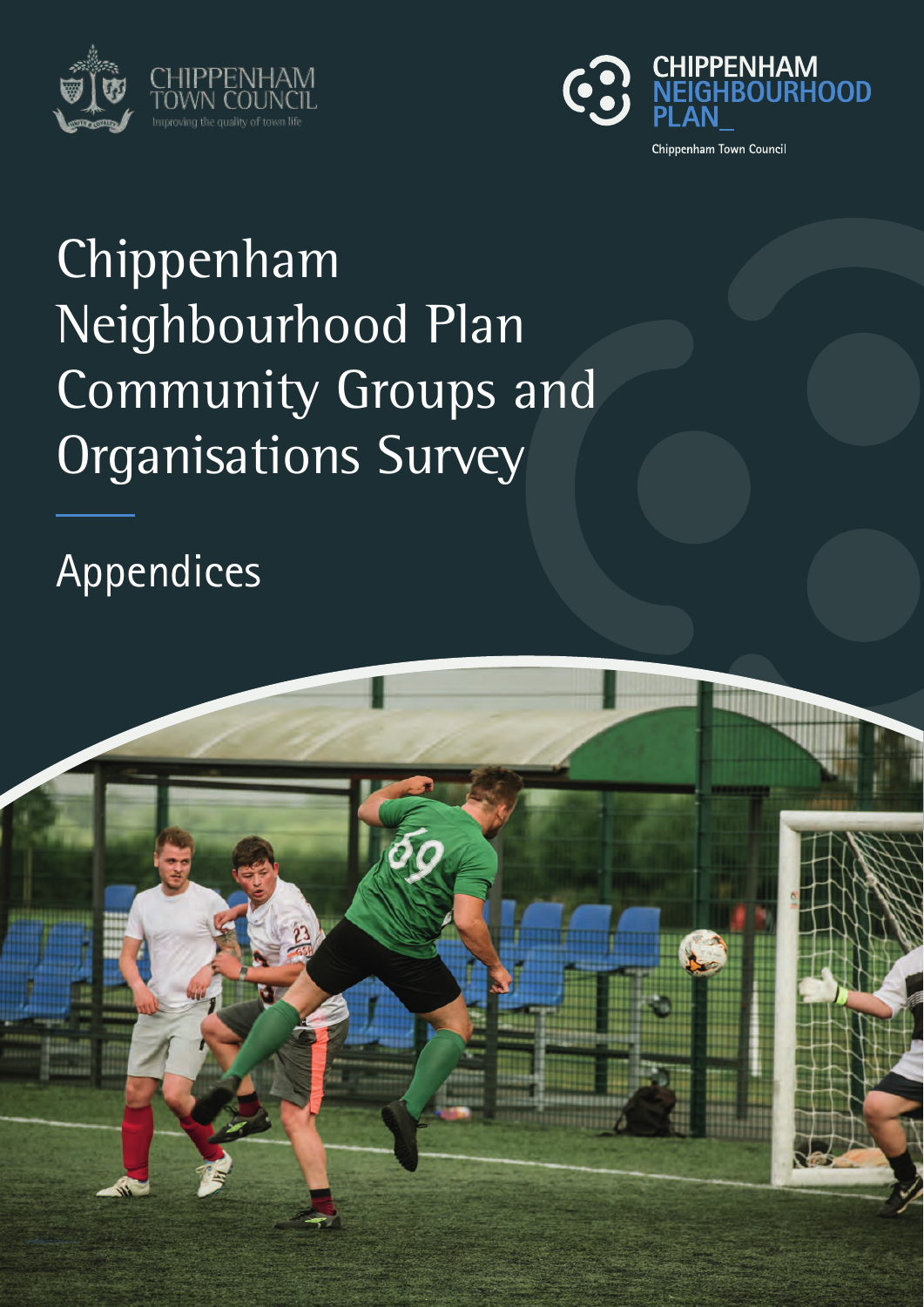



### **Appendices**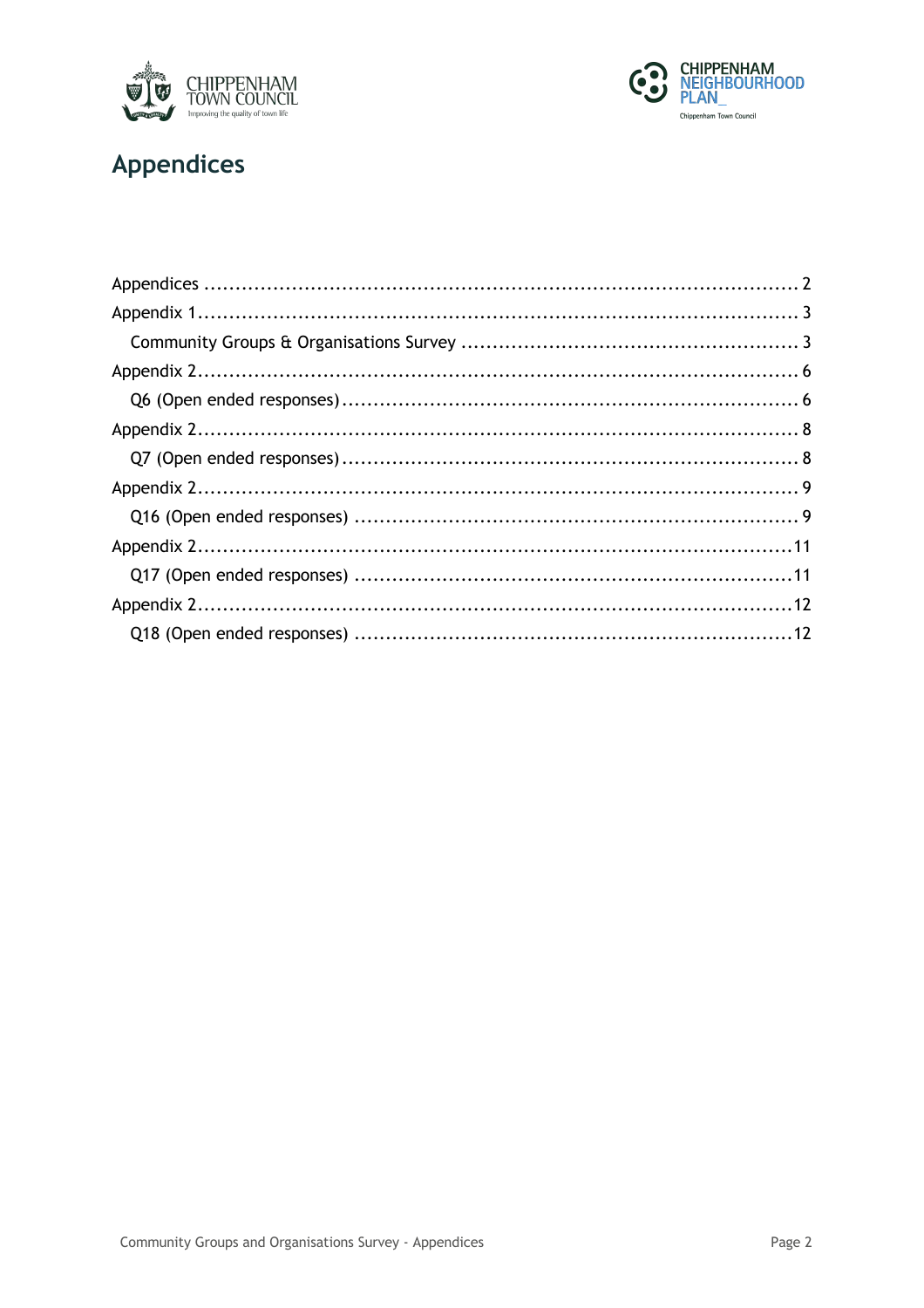



# **Appendix 1** Community Groups & Organisations Survey

Survey Key

• Radio button Tick box (multiple choice) 1. Ranking item

### **Welcome to our survey**

Thank you for participating in our survey. Your feedback is important!

Neighbourhood Plans must reflect the needs and views of the community. This survey is an important way for us to learn about community groups and organisations.

It should take you around 10 minutes to complete the survey.

Find out more about Chippenham Neighbourhood Plan on our website:

www.chippenhamneighbourhoodplan.org.uk

**Q1 What is the name of your organisation?**

**Q2 What is the address of your organisation?**

**Q3 Do you have a website? If so, please input the website URL below:**

**Q4 Who is the main contact person for your organisation?**

**Q5 What is the main contact email address for your organisation?**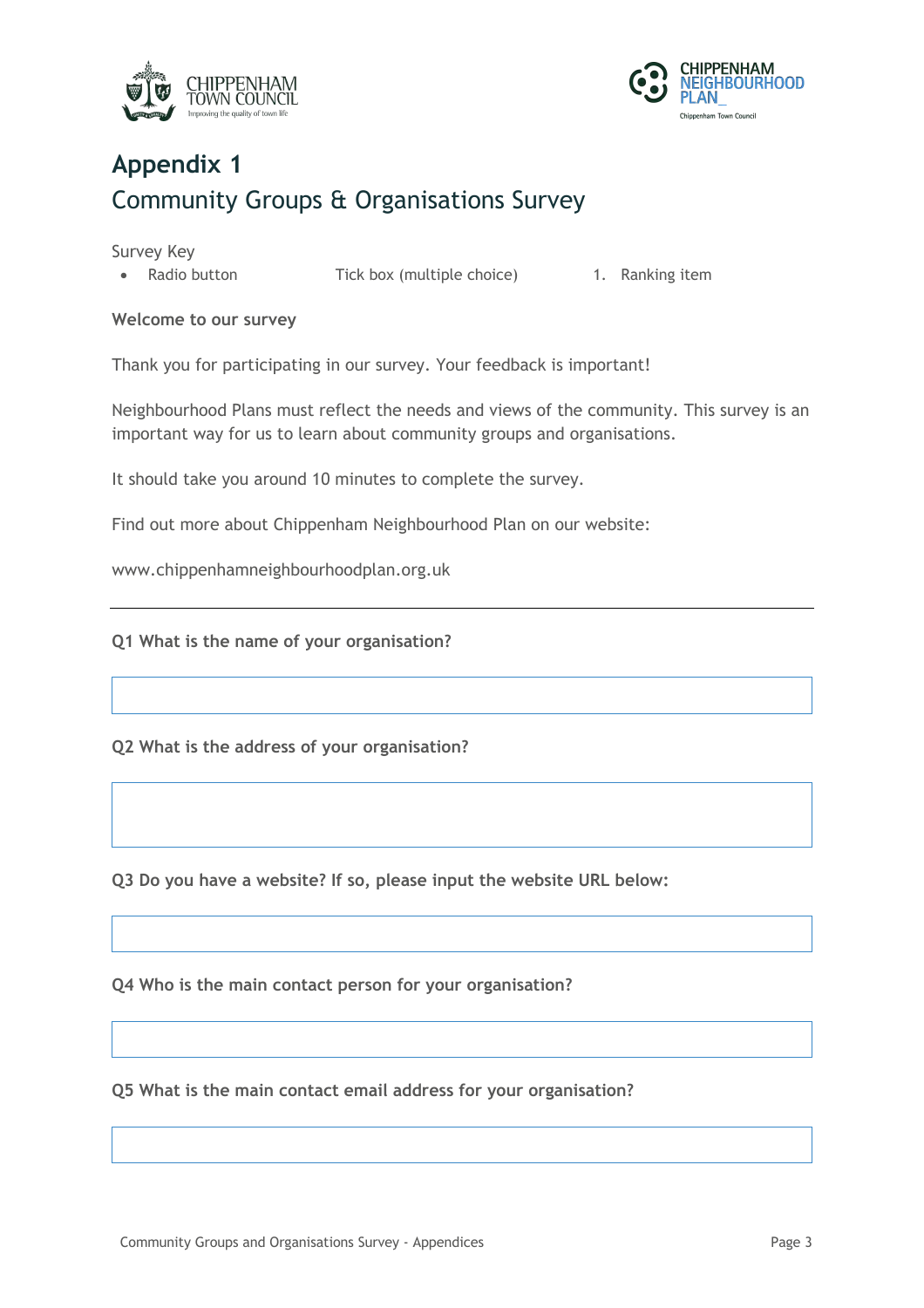



### **Q6 What is the main service your organisation provides?**

### **Q7 Who are your main service users or participants?**

#### **Q8 How long has your organisation been operating?**

- 0-2 years
- 2-4 years
- 4-6 years
- 6-8 years
- 8-10 years
- $\bullet$  10+ years

#### **Q9 What kind of organisation are you?**

- Private
- Registered Charity
- Voluntary/Community Group
- Religious
- Other (Please specify)

#### **Q10 Do you own (including with a mortgage) your facilities and premises?**

- Yes
- No

#### **Q11 Do you rent or sublet your facilities or premises?**

- Yes
- No

**Q12 Do you expect to be operating in 5 years' time?**

- Yes
- No

**Q13 If you answered 'no' to the question above, why do you expect that your organisation will cease operating?**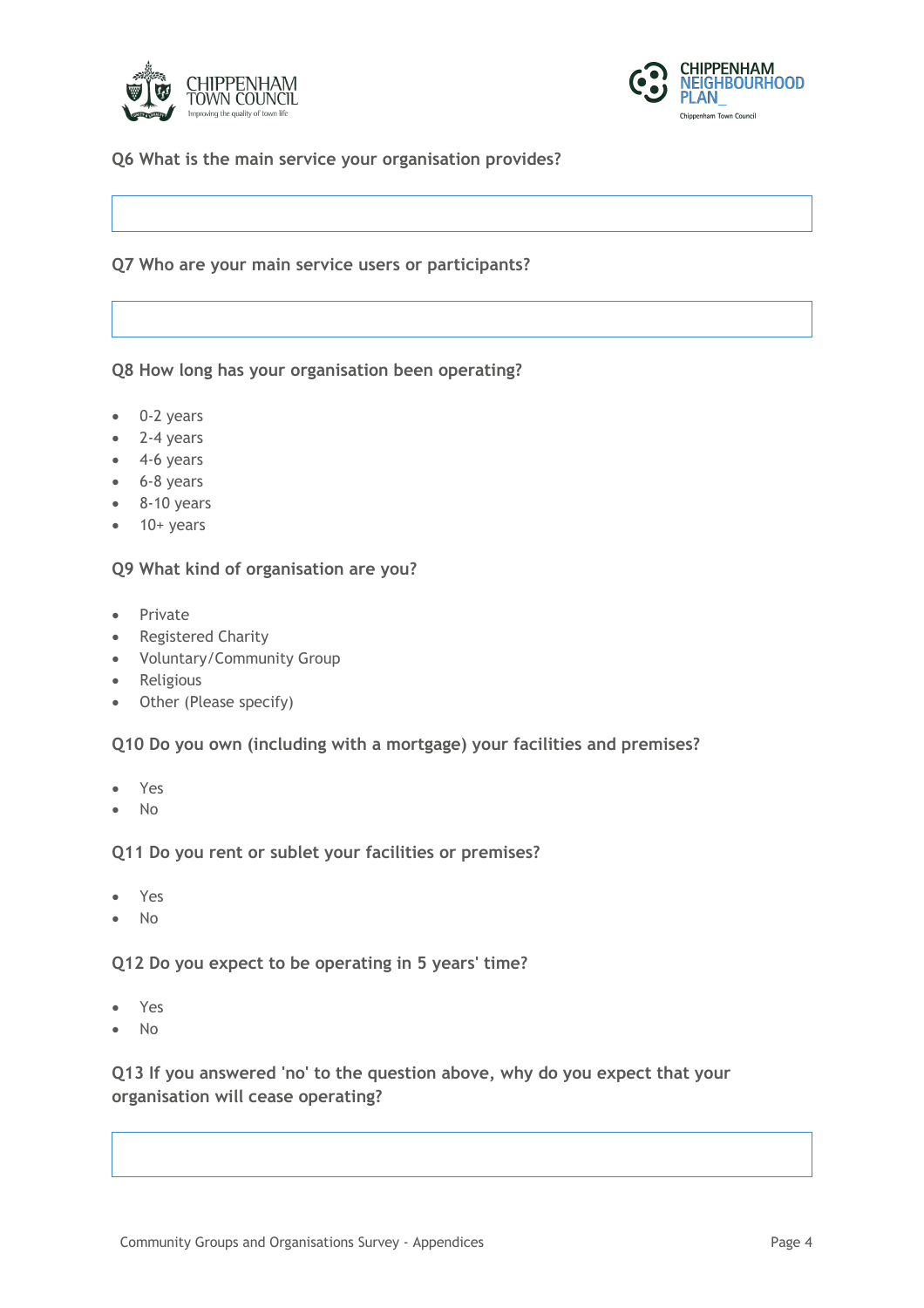



### **Q14 Please choose the description below that best describes your current operations:**

- We have too many service users or participants and the demand is more than we can meet
- We have a good number of service users or participants and our facility is in operation most of the time
- We do not have enough service users or participants and we have spare capacity

**Q15 Would you like to move to a new building or site?**

- Yes
- No

**Q16 If you would like to move to a new site, what would you be looking for?**

**Q17 If you would like to move to a new building or site, what would need to happen to allow you to do so?**

**Q18 If you are currently moving to another site, why are you moving?**

**Thank you for participating in this survey**

Your input is valued and will help us shape the Neighbourhood Plan for Chippenham. For more information about Chippenham Neighbourhood Plan, please visit our website:

www.chippenhamneighbourhoodplan.org.uk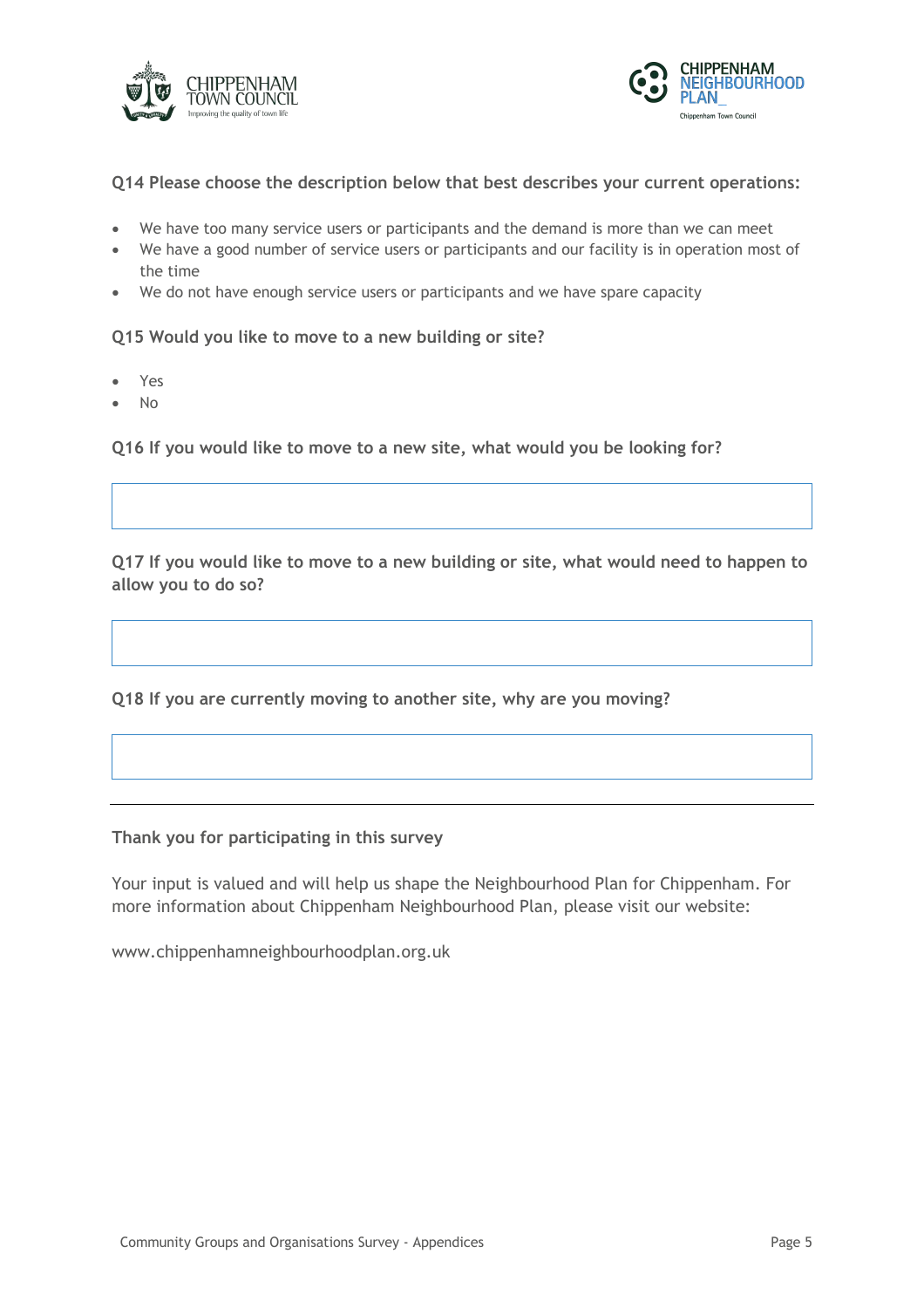



# **Appendix 2** Q6 (Open ended responses)

**What is the main service your organisation provides?**

- "Explorer Scouts are 14-18 year old scouts. We are a voluntary organisation. Our leaders are all volunteers and donate circa 20 hours a week to our young people.
- Endeavour provides a balanced programme of activities with a biais for outdoor learning. We are an active Duke of Edinburgh (DofE) centre. The unit comprises both land (""normal"") and air explorer scouts. Besides our normal scouting activities, some air explorers go gliding every week if possible. We also have several ongoing long term projects such as our glider simulator project which is advancing well (thanks to grants from the Chippenham Area Board and The Scouts).
- Our activities vary from cooking, learning camping and expedition skills, land and air navigation, 1st aid, learning to climb to building quadcopers, working on community projects, helping in our community and protecting/thinking about the environment around us."
- Tennis Coaching for all ages and abilities. Group and individual lessons, holiday camps and schools tennis.
- Day Centre every Thursday for the elderly mainly
- Drama and Art sessions for adults and children
- Collect surplus furniture and household goods to pass on at

affordable prices to people on low income using a workforce of predominately volunteers

- We are part of the Women's Institute and we have approximately 40 members. We meet once per month to hear a Speaker and keep in touch with members. We have a few spaces.
- Triathlon training, coaching, racing, promotion of fitness and well-being
- Physical exercise through Morris dancing
- Dance in the community
- "XR Chippenham exists to:
	- Support national XR actions relating to climate change and the biodiversity crisis
	- Lobby and educate for change locally
	- Create a supportive community"
- Community Dance school, affordable classes in ballet and tap.
- "Hockey
- Fitness training"
- "Martial Arts / Combat Sports
- Ladies Only Classes
- Over Fifties Circuits
- Classes from 3 years plus"
- We are a not-for-profit, voluntary organisation committed to combatting climate change and destruction of the environment. We have projects in renewable energy (community energy), sustainable transport, air quality, re-afforestation and community engagement.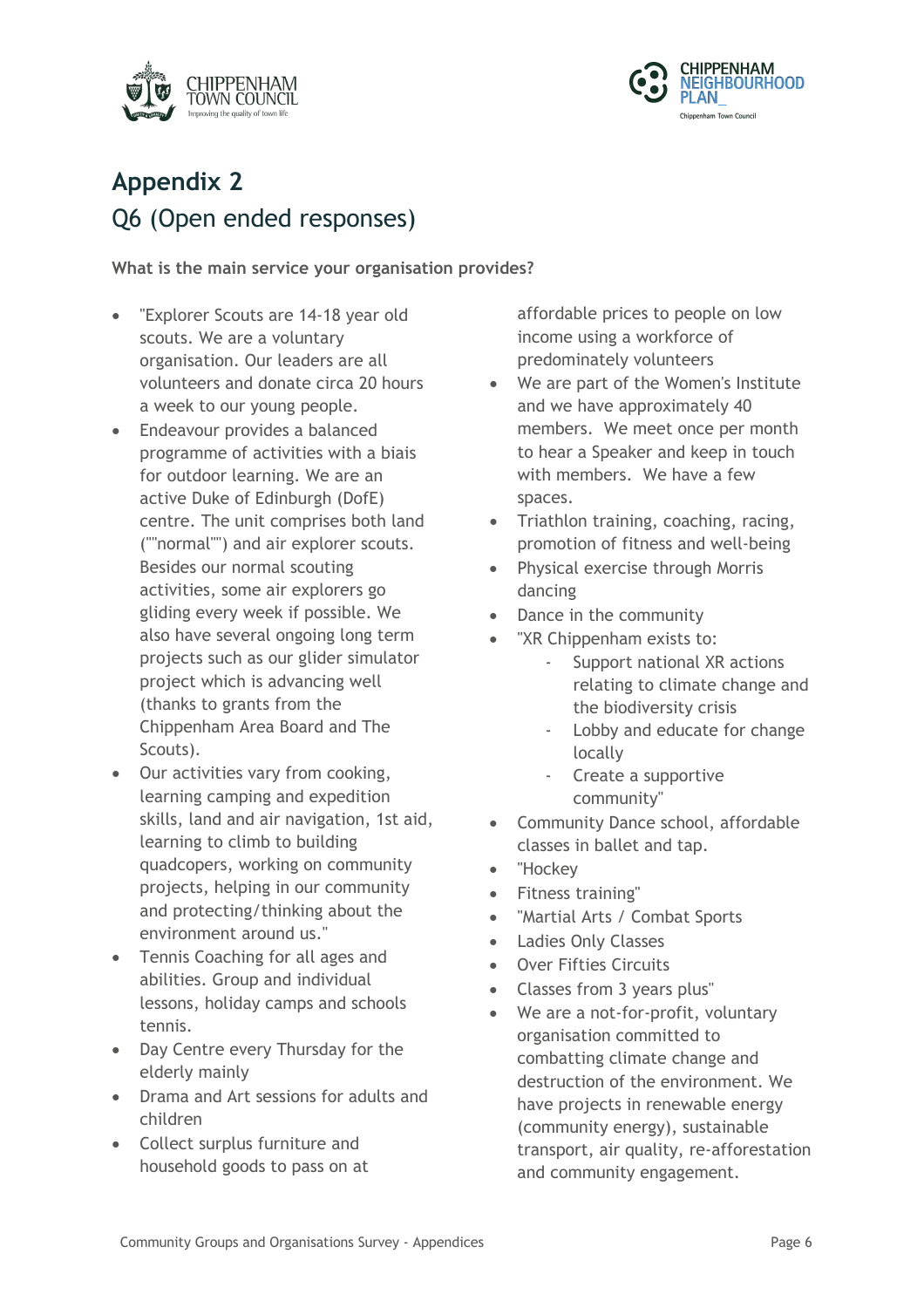

- Cycle route and cycle parking improvements in Chippenham
- Network for local business to share sustainability knowledge and best practice
- Dance instruction
- Dance classes
- Dance and cheerleading Classes
- "Aero BC is a community focussed badminton for all comers at Hardenhuish School, Chippenham Sports club Airdome, Melksham Oak School.
- It also delivers after school badminton clubs at Hardenhuish, Sheldon, Malmesbury and schools and associated feeder primary schools."
- Restoration of ancient woodland to traditional coppice management in order to increase biodiversity, provide amenity for local residents and educational resource.
- A club for ages of 30+ with special needs and learning difficulty .
- Badminton
- Providing opportunities for young people to learn life saving skills.
- Organised social walks.
- Community spiritual and physical well-being



- The Game of Flat Lawn Green Bowls
- "Improving safe cycle provision in Chippenham and surrounds, notably:
- Addition and improvement to cycle parking
- Addition and improvements to offroad/quietway cycle network
- We do this by working closely with Wiltshire Council and Chippenham Town Council to guide where improvements are made, and by applying for grant funding to pay for targeted improvements."
- A voluntary organisation that manages the allotments in Chippenham on behalf of the Town Council
- we are a running club we provide 3 different types of running sessions on a Tuesday, Thursday and Friday night for club members and we run a physical prep session on a Monday at the dome. We also have a youth section who meet for children aged 8- 17 and we have a waiting list of over 40 children
- Community Library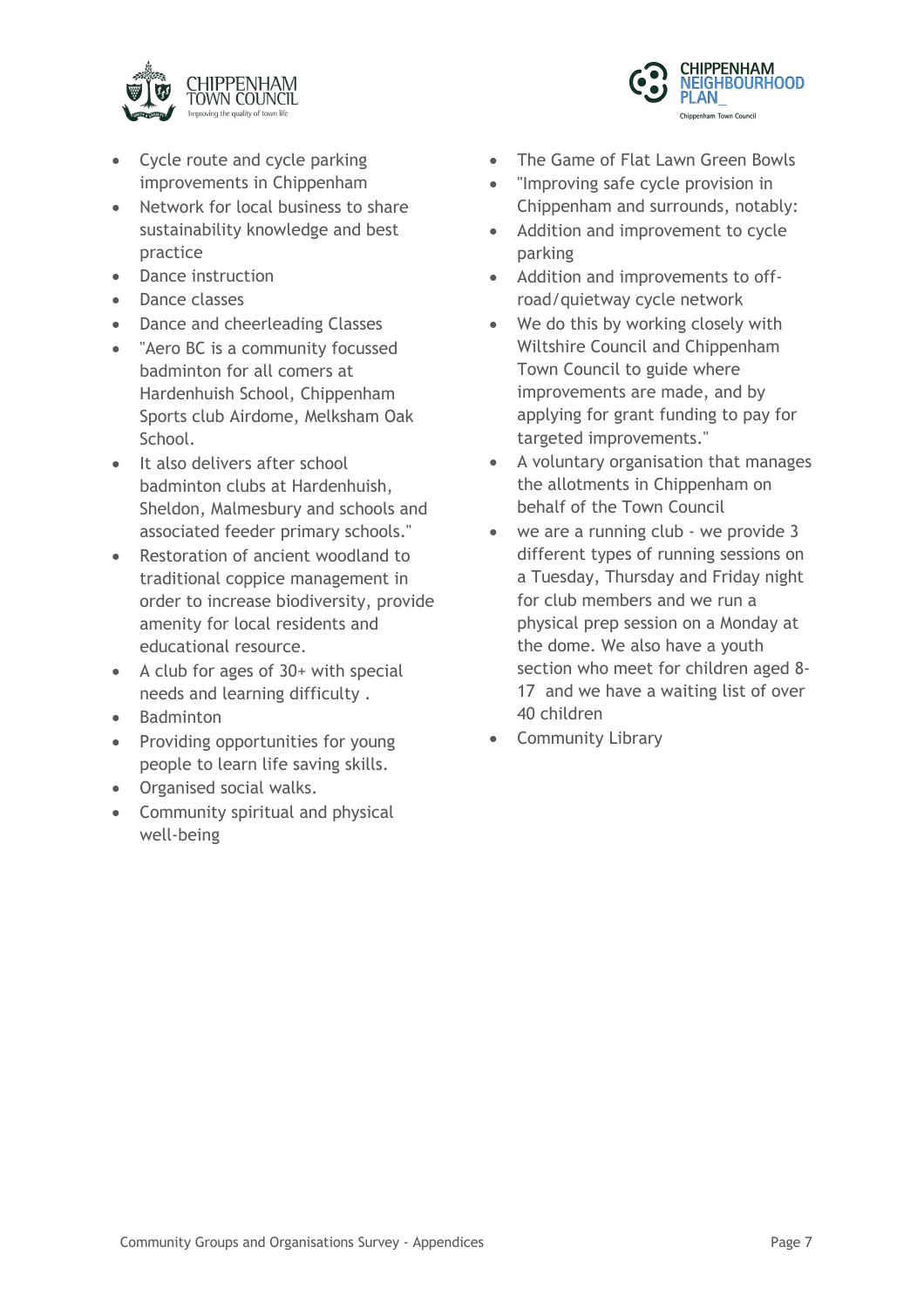



# **Appendix 2** Q7 (Open ended responses)

### **Who are your main service users or participants?**

- "25-30 x 14-18 year olds from Chippenham and the surrounding area.
- We meet every Friday evenings and sometimes at weekends. Smaller groups meet at weekends to work on projects, prepare DofE expeditions, gliding, climbing, etc."
- Children between 5-16
- Majority are over 75 years of age although we do have younger members
- All aged 5-75
- People that are financially disadvantaged and members of the local community requiring work experience and volunteering opportunities
- Ladies, our age is approximately 60+
- Children and adults anyone willing to give swim bike run a go!
- Adult males
- Children Early years to Secondary
- Chippenham locals from a variety of backgrounds.
- Adults and children 3+ to 70.
- "Club members
- School children"
- "mixed adults
- mixed children from 3 years plus"
- Residents and businesses of Chippenham.
- Local buisnesses
- Children mostly but some adults
- Children aged 2 Adult
- Children
- Adults, juniors and families totalling 75 juniors and 43 adult members plus guests.
- We are a group of volunteers from a variety of backgrounds and varying experience. Our work benefits Chippenham and district residents, and the environment, including increased biodiversity and wildlife
- We have people in from various organizations to do talks or slide shows amongst other things over ten months of the year
- "Local community aged 7-85
- Schools, Primary and Secondary"
- Young people. Badgers 7-10 years old and Cadets 10-17 years old.
- Walkers in the North West Wiltshire area and local councils via the Walking For Health scheme.
- Chippenham community Toddlers, children, teenagers, senior citizens, families
- Members
- Anyone who does or could cycle in Chippenham and surrounds
- Residents of Chippenham
- Adults and children from chippenham and surrounding villages
- All community users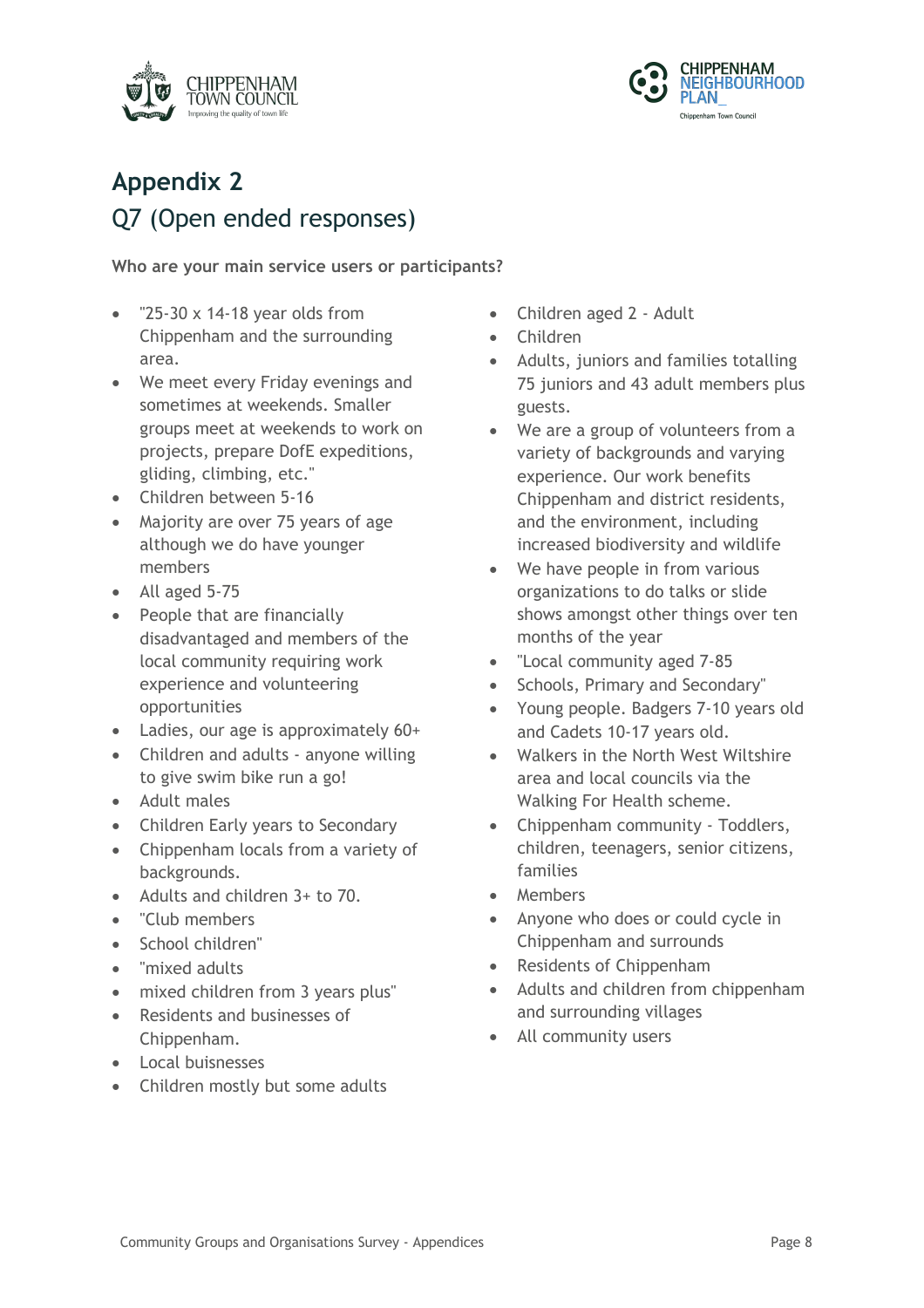



# **Appendix 2** Q16 (Open ended responses)

**If you would like to move to a new site, what would you be looking for?**

- "We currently have no fixed address. We're desperate for somewhere to meet that would allow us to deliver our activities. We need a place that :
	- Can be booked most Friday nights during the academic year (19h00 - 22h00).
	- Can accommodate 40 young people and leaders.
	- Large hall + breakout rooms / access to a smaller hall so we can split into groups while keeping the noise level bearable.
	- Practical flooring that won't take hours to clean if we come back with muddy boots!
	- Chairs and large tables available without pre-booking (i.e. take out, use and put back at the end).
	- Flag pole / rope on the wall so we can raise the Union Jack at the start of our meeting and lower it at the end (as every scouting section does).
	- The ability to project audio/video materials onto a wall (we have a projector that we use for skills training / showing our videos / etc.).
	- An adjacent field / large area of grass (without dog mess) so we can be outside.
	- Kitchen / access to water  $+$ sinks for washing up / making warm/cold drinks.
	- Toilets.
- Controlled Internet access so we can access tools such as eDofE.org and eDofE mapping (OrdnanceSurvey mapping) as we currently use our 4G phones and it uses a lot of data.
- We need to be able to cook in the hall using our gas stoves (essential for skills training).
- Car parking for leaders and parents as our young people come from a wide area.
- Can be booked occasionally on Saturday / Sunday to run leadership training courses, DofE expedition planning or work on projects.
- If storage is available we would be grateful but we've got our own arrangements for that already."
- Sprung dance floor, working small theatre venue with all the facilities of an arts centre
- We would be happy to have a presence in a community eco hub but would retain our main presence in our current premises
- We hire facilities especially swimming pool time - 2hrs at the Olympiad and 12 hours at Stonar school. Better access to better sports facilities would make a big difference- the Olympiad is not fit for purpose and limited availability for booking. A cycle and running track would also be fantastic!!
- $n/a$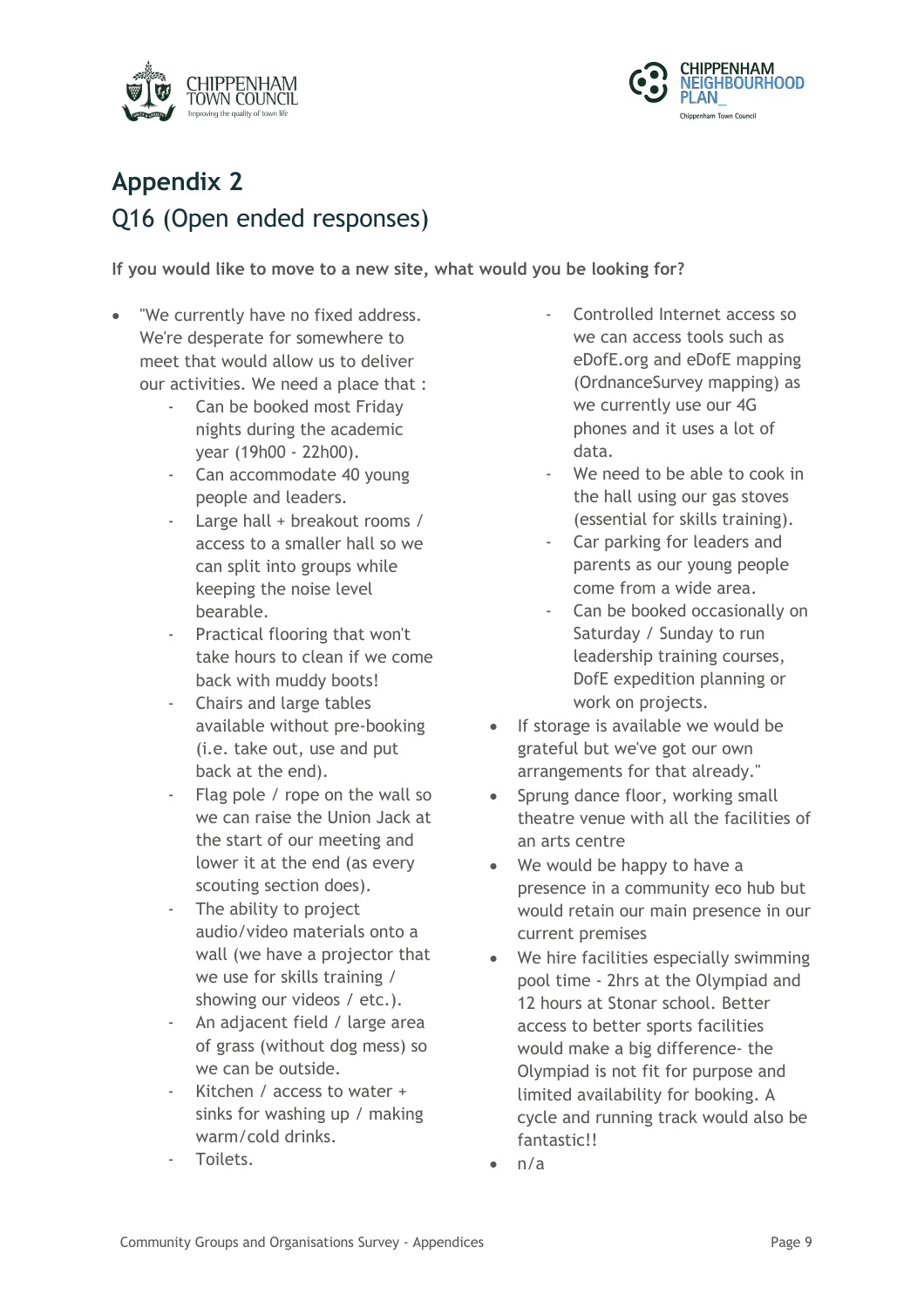



- A space to use as a studio with suitable flooring or able to lay a dance floor, ceiling height and wall space for barres and mirrors.
- Funding to help build a second AstroTurf pitch at Chippenham Sports Club. Hockey provides exercise for a large number of people and provides benefits for all club members.
- A small office or space within another organisation's premises would be very helpful if we are successful with our various grant applications (and our admin workload increases). Presently we have to work form members' houses and pay to hire meeting rooms or the Town or Neeld for functions (which is costly).
- Industrial unit or building on the North side of Chippenham. ( But not Bumpers farm)
- "We are desperately short of venue space and are in discussion with Chippenham Sports Club and Badminton England with a view to developing and upgrading their Airdome ( almost at the end of it's life ) into a major facility for indoor sports primarily badminton, netball, basketball and volleyball.
- This would make the new structure into the county facility for all of the above supported by the motorway and main line railway.
- I also represent Wiltshire County Badminton Association who are urgently in need of a suitable facility for an inter-county matches and training."
- Minimum four badminton courts
- A large venue with toilet and kitchen facilities, suitable for young people.
- Good Free Parking, A Well Maintained Playing Surface and Surrounding Borders, First Class M/F Changing Facilities, Bar Facility with Function Area,
- $n/a$
- "This question is not appropriate to our organisation.
- However, with the number of new homes being built in Chippenham it would be reasonable to expect the demand for allotments to increase. Any new site(s) need to be close to the homes being built."
- if there was a running track that was built in Chippenham we would move to move to near that venue. it is something we have a demand for but we are unable to find a suitable be venue or relevant funding to enable this to happen. we would also need showers and some where to put our container which has all of our race events equipment.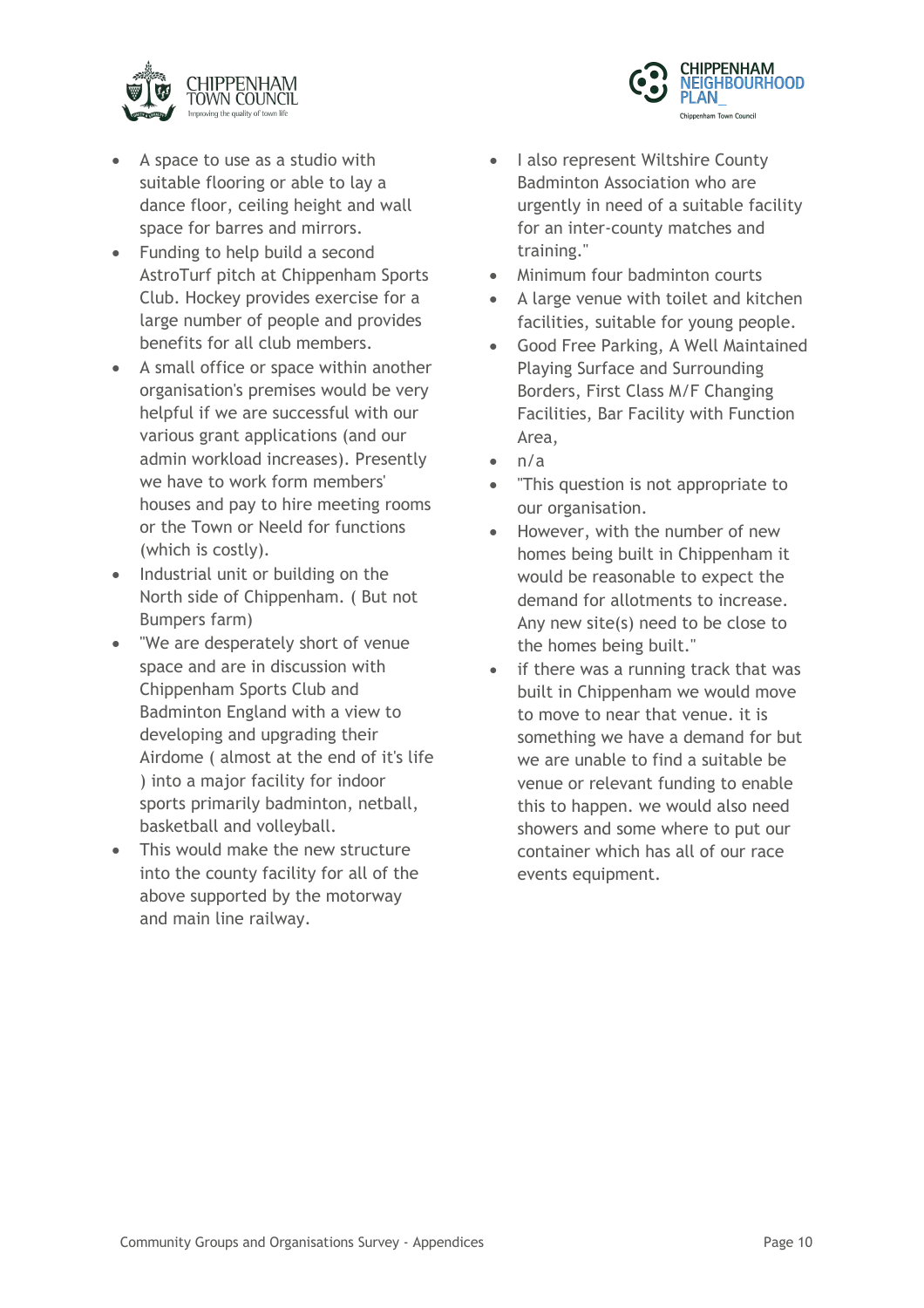



# **Appendix 2** Q17 (Open ended responses)

**If you would like to move to a new building or site, what would need to happen to allow you to do so?**

- "We're desperate for suitable premises.
- Name a suitable building/land and affordable rent (£50-100 per term), we'll ask where we need to sign and a date to start using the facility.
- Cost is our main driver: we receive no money other than the subs our explorers pay (£40 per term, including £15 scout association capitation fee). We strive to provide the maximum amount of activities for the least possible cost, including DofE (our DofE bronze participants paid £40 for their awards including £25 DofE registration fees and the cost of expeditions).
- We have received 4 grants for specific activities over the last 8 years from the Scout Association and the Local Area Board for which we are immensely grateful as they made activities possibles.
- Has building any new community facilities been included as conditions of the planning permissions for all the new houses? If so, where? when?"
- A miracle
- not applicable
- $\bullet$  n/a
- Enough money to buy a premesis, or a suitable space to become available, with enough hours for rent and reasonable rates.
- Chippenham Town FC to move from their existing site.
- N/A
- To find the right building at the right price!
- "As mentioned above the Airdome is ideally suited for high level indoor sports and is close to both Hardenhuish and Sheldon schools enabling them to use it during the working day.
- Aero is looking for sponsors and support for this venture, the cost of the project is estimated at £1m5."
- Facility being available for rental in Chippenham
- A suitable venue which is easily accessible.
- Totally Free Financing
- $n/a$
- N/a
- We can move quite easily we just need our container - mentioned above